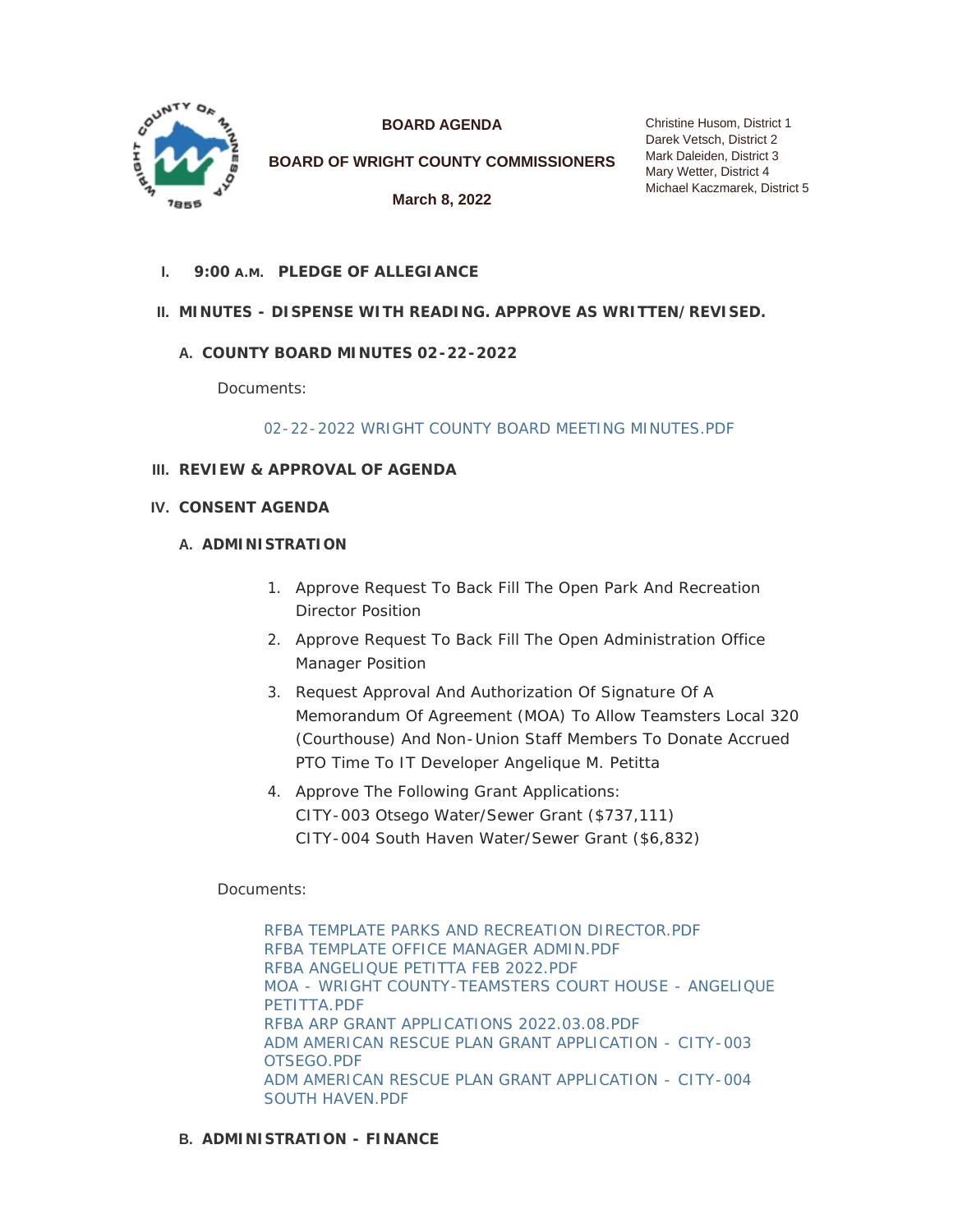- 1. Approve Renewal Of Annual On-Sale Intoxicating Liquor License For Albion Ridges, LLC DBA Albion Ridges Golf Course In Albion Township For The License Period April 1, 2021 To November 30, 2021
- 2. Proposed Establishment Of District 2 And Tax Increment Financing 2-1 In The City Of Clearwater
- 3. Proposed Establishment Of District 3 And Tax Increment Financing 3-1 In The City Of Clearwater
- 4. Motion To Approve The Budget Amendments As Attached: The Information Technology Project Staff Moved To The Administration's Budget Under A New Program Code 033 (01-031-033)
- 5. Motion To Approve The Budget Amendments As Attached: Authorization For The Following Budget Amendments Due To ERP Procurement Analyst Moving To Finance & Taxpayer Services From Administration
- 6. Motion To Approve The Reimbursement Of The American Rescue Plan Act Funds (ARP) As Follows: County ARP Funds: Approval Of County Reimbursement Of \$669.89 From 01-099- 493.6910 Transfer Out Into 01-100-493.5910 Transfer In As Follows: \$ 669.89 For Administrative Expenses-Staff Costs
- 7. Acknowledge Warrants Issued Between February 16, 2022 And March 1, 2022 *(See Below, Item IX. Warrants Issued)*

Documents:

[AGENDA 3-08 CONSENT - RBA LIQUOR LICENSE RENEWAL ALBION](https://www.co.wright.mn.us/AgendaCenter/ViewFile/Item/10396?fileID=22247)  RIDGES.PDF [RFBA - CLEARWATER TIF.PDF](https://www.co.wright.mn.us/AgendaCenter/ViewFile/Item/10396?fileID=22505) [LETTER - CLEARWATER TIF.PDF](https://www.co.wright.mn.us/AgendaCenter/ViewFile/Item/10396?fileID=22504) [DRAFT PLAN - CLEARWATER TIF.PDF](https://www.co.wright.mn.us/AgendaCenter/ViewFile/Item/10396?fileID=22503) [RFBA - CLEARWATER TIF 3-1.PDF](https://www.co.wright.mn.us/AgendaCenter/ViewFile/Item/10396?fileID=22508) [LETTER - CLEARWATER TIF 3-1.PDF](https://www.co.wright.mn.us/AgendaCenter/ViewFile/Item/10396?fileID=22506) [DRAFT PLAN - CLEARWATER TIF 3-1.PDF](https://www.co.wright.mn.us/AgendaCenter/ViewFile/Item/10396?fileID=22507) [RFBA - BUDGET AMENDMENTS.PDF](https://www.co.wright.mn.us/AgendaCenter/ViewFile/Item/10396?fileID=22510) [BA TO ADMIN.PDF](https://www.co.wright.mn.us/AgendaCenter/ViewFile/Item/10396?fileID=22509) [RFBA - BUDGET AMENDMENTS ERP.PDF](https://www.co.wright.mn.us/AgendaCenter/ViewFile/Item/10396?fileID=22512) [BA TO FINANCE.PDF](https://www.co.wright.mn.us/AgendaCenter/ViewFile/Item/10396?fileID=22511) [RFBA - ARP FUNDS.PDF](https://www.co.wright.mn.us/AgendaCenter/ViewFile/Item/10396?fileID=22513) [RFBA - WARRANTS ISSUED.PDF](https://www.co.wright.mn.us/AgendaCenter/ViewFile/Item/10396?fileID=22514)

## **ATTORNEY C.**

1. Authorize Signatures On The 1st Amendment To The Development Agreement For The Plat Of Hannahs Landing

Documents:

[AGENDA - MARCH 8, 2022.PDF](https://www.co.wright.mn.us/AgendaCenter/ViewFile/Item/10394?fileID=22243) [KAMI - TOWNSHIP - COUNTY - 1ST AMENDMENT TO DEVELOPMENT](https://www.co.wright.mn.us/AgendaCenter/ViewFile/Item/10394?fileID=22244)  AGREEMENT.PDF

#### **HEALTH & HUMAN SERVICES D.**

- 1. Position Replacement
	- A. Eligibility Specialist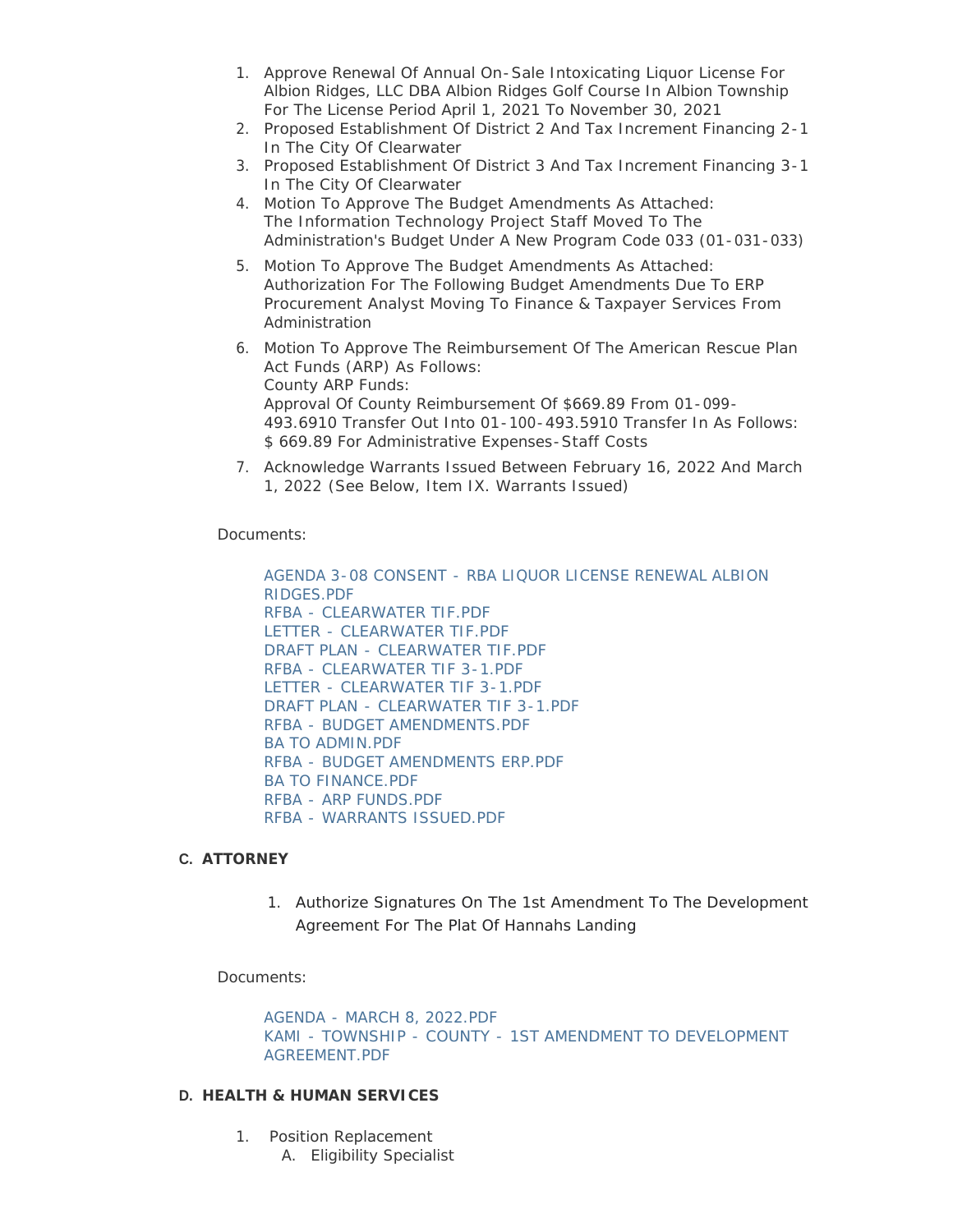Documents:

## [2022-03-08 RFBA HHS ELIGIBITY SPECIALIST AFFS OT.PDF](https://www.co.wright.mn.us/AgendaCenter/ViewFile/Item/10420?fileID=22500)

## **PARKS & RECREATION E.**

1. Approve Request To Back Fill The Open Park Services Specialist Position

Documents:

## [03-08-2022 CB AGENDA PARK SERVICES SPECIALIST POSITION](https://www.co.wright.mn.us/AgendaCenter/ViewFile/Item/10402?fileID=22386)  REPLACEMENT.PDF

### **SURVEYOR F.**

1. Approve Request To Back Fill The Open GIS Specialist Position

Documents:

## [RFBA\\_2022\\_03MARCH\\_08\\_HIRE REPLACEMENT GIS SPECIALIST.PDF](https://www.co.wright.mn.us/AgendaCenter/ViewFile/Item/10421?fileID=22501)

### **TIMED AGENDA ITEMS V.**

## **VIRGIL HAWKINS, HIGHWAY DEPARTMENT A. 9:02 A.M.**

- 1. Approve Resolution Of Final Acceptance For Contract No. 2106 And Authorize Final Payment To Meyer Contracting, Inc. In The Amount Of \$9,736.85. Contract No. 2106 Was For The CSAH 30/Tiger Drive Mini-Roundabout Construction In Delano. The Final Value Of The Work Certified Is \$536,620.40
- 2. Award Contract No. 2206, County Highway 37 Reconstruction Project (From CSAH 18 To CSAH 19), To Knife River Corporation Of Sauk Rapids, MN. We Recommend Award Of Contract No. 2206 To Low Bidder Knife River Corporation Of Sauk Rapids, MN In The Amount Of \$6,789,520.89

Documents:

[BAR - AUTHORIZE FINAL PAYMENT - CONTRACT 2106.PDF](https://www.co.wright.mn.us/AgendaCenter/ViewFile/Item/10419?fileID=22499) [RESOLUTION - FINAL PAYMENT ACCEPTANCE - CONTRACT 2106.PDF](https://www.co.wright.mn.us/AgendaCenter/ViewFile/Item/10419?fileID=22498) [CERTIFICATE OF PERFORMANCE - 2106.PDF](https://www.co.wright.mn.us/AgendaCenter/ViewFile/Item/10419?fileID=22496) [FINAL PAY REQUEST - 2106.PDF](https://www.co.wright.mn.us/AgendaCenter/ViewFile/Item/10419?fileID=22497) [BAR - AWARD CONTRACT 2206 CSAH 37 RECONSTRUCT TO KNIFE](https://www.co.wright.mn.us/AgendaCenter/ViewFile/Item/10419?fileID=22494)  RIVER.PDF [BID SUMMARY - CONTRACT 2206.PDF](https://www.co.wright.mn.us/AgendaCenter/ViewFile/Item/10419?fileID=22495)

#### **ELIZABETH KARELS, ADMINISTRATION B. 9:07 A.M.**

1. Direct Staff To Take Appropriate Action For Starting Construction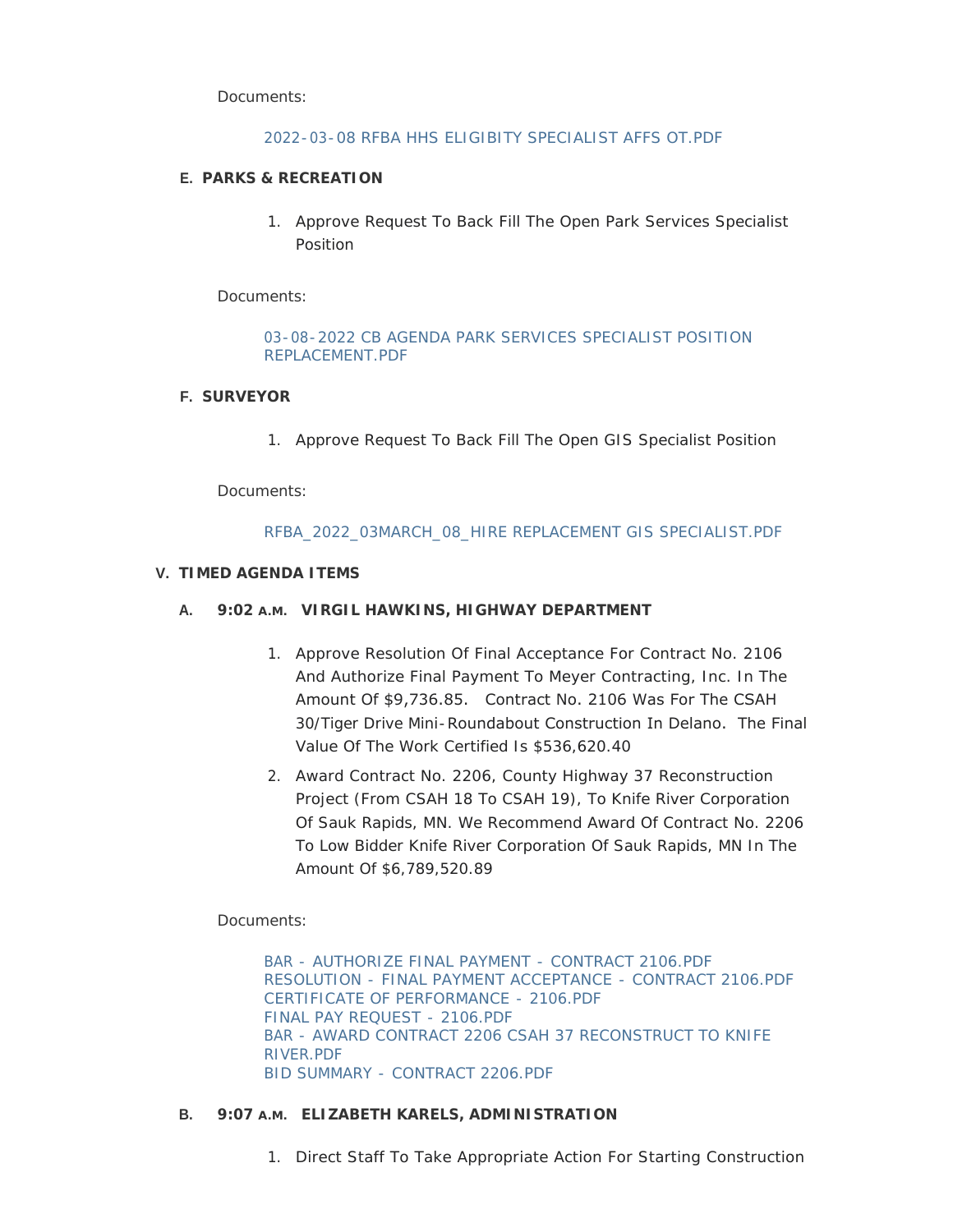Documents:

[RFBA DENTAL CLINIC.PDF](https://www.co.wright.mn.us/AgendaCenter/ViewFile/Item/10423?fileID=22523) [WRIGHT COUNTY - CDC - DENTAL CLINIC MEMO ON USE](https://www.co.wright.mn.us/AgendaCenter/ViewFile/Item/10423?fileID=22524)  AGREEMENT.PDF

### **C. 10:00 A.M.** EMPLOYEE & GROUP OF THE YEAR RECOGNITION

### **ITEMS FOR CONSIDERATION VI.**

### **A. ADMINISTRATION**

- 1. Fair Board Request To Use County Motor Pool
- 2. Topics For Discussion At The March 15 County Board Workshop:
	- A. Schedule Meetings As Needed
	- B. HealthPartners Clinic Update And Medication Options
	- C. Legal Services Request For Proposals (RFP) Update
	- D. Xcel Carbon Free Plan And Request For Letter Of Support
	- E. Vacant Position Backfill Process

#### Documents:

[IFC MOTOR POOL USE.PDF](https://www.co.wright.mn.us/AgendaCenter/ViewFile/Item/10424?fileID=22525) [WRIGHT COUNTY FINANCIAL POLICIES MOTOR POOL.PDF](https://www.co.wright.mn.us/AgendaCenter/ViewFile/Item/10424?fileID=22526)

#### **COMMITTEE MINUTES B.**

1. Committee Of The Whole (2/28/2022)

Documents:

[02-28-2022 COMMITTEE OF THE WHOLE MINUTES.PDF](https://www.co.wright.mn.us/AgendaCenter/ViewFile/Item/10422?fileID=22502) [2022 CIP PROJECTS - SUMMARY AND REQUEST FORMS.PDF](https://www.co.wright.mn.us/AgendaCenter/ViewFile/Item/10422?fileID=22518)

### **ADVISORY COMMITTEE / ADVISORY BOARD UPDATES VII.**

#### **ADJOURNMENT VIII.**

### **WARRANTS ISSUED IX.**

Documents:

[02-16-2022 THRU 03-01-2022 WARRANTS ISSUED 3,363,330.91.PDF](https://www.co.wright.mn.us/AgendaCenter/ViewFile/Item/10418?fileID=22489) [02-16-2022 THRU 03-01-2022 CLIENT WARRANTS ISSUED](https://www.co.wright.mn.us/AgendaCenter/ViewFile/Item/10418?fileID=22490)  370,337.38.PDF [02-16-22 PROCUREMENT CARD 59,898.05.PDF](https://www.co.wright.mn.us/AgendaCenter/ViewFile/Item/10418?fileID=22491) [02-16-22 FLEET CARD 22,805.38.PDF](https://www.co.wright.mn.us/AgendaCenter/ViewFile/Item/10418?fileID=22492)